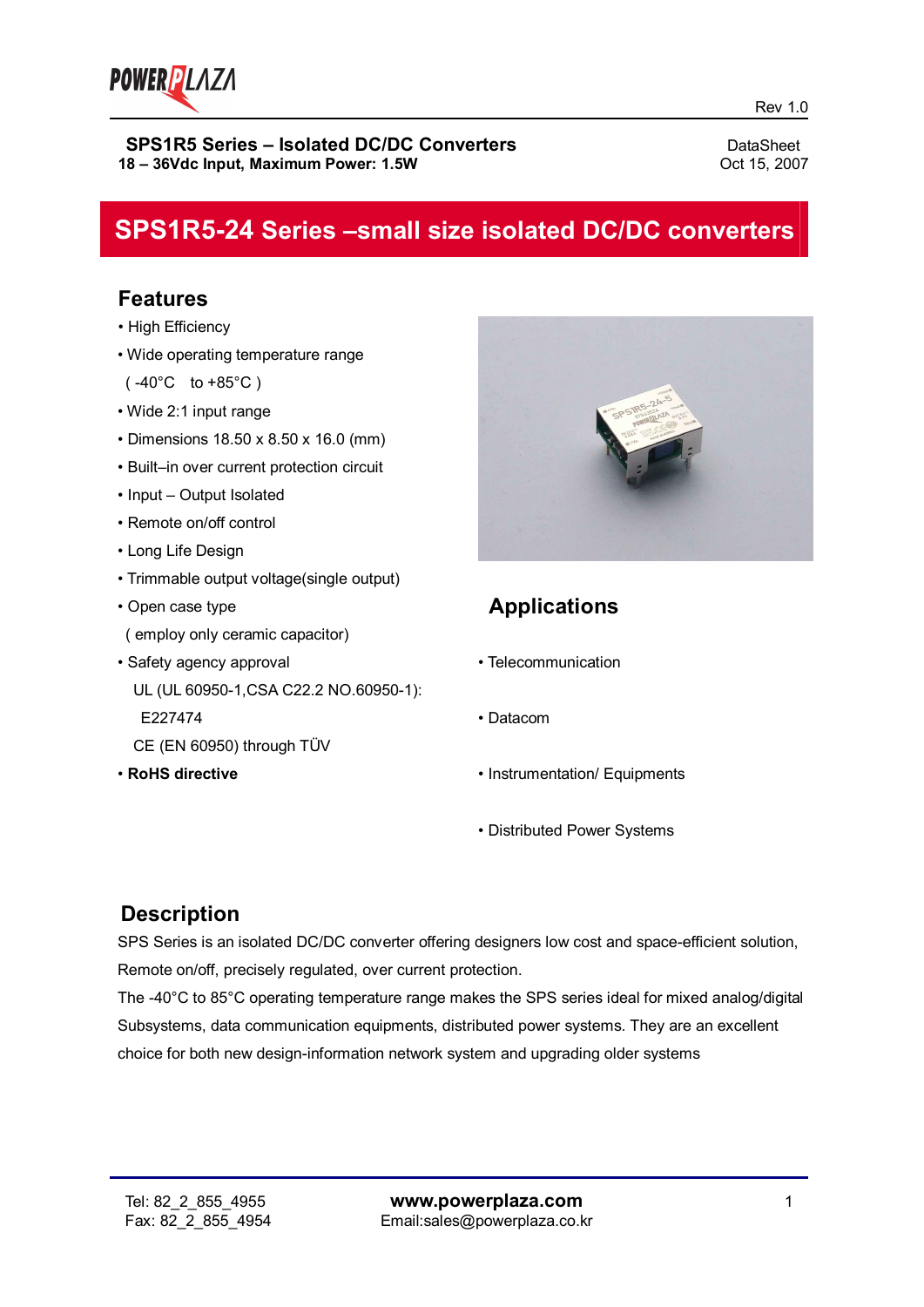

# **Absolute Maximum Ratings**

| <b>Parameter</b>                     | Min | <b>Typ</b> | <b>Max</b> | Unit         | <b>Notes</b> |
|--------------------------------------|-----|------------|------------|--------------|--------------|
| Input Voltage Continuous             | 18  | ۰          | 36         | Vdc          |              |
| <b>Operating Ambient Temperature</b> | -40 | -          | 85         | $^{\circ}$ C |              |
| Storage Temperature                  | -40 | ÷          | 105        | $^{\circ}$ C |              |
| I/O Isolation Voltage                |     |            | 500        | VAC          |              |

Stresses in excess of the absolute maximum ratings can cause permanent damage to the device

# **Electrical Specifications**

### **Input Characteristics**

| <b>Parameter</b>              | <b>Symbol</b> | <b>Min</b> | <b>Typ</b> | <b>Max</b> | <b>Unit</b> |
|-------------------------------|---------------|------------|------------|------------|-------------|
| Operating voltage Range       |               | 18         |            | 36         | Vdc         |
| Maximum Input current         | lin           |            | 0.075      |            | A           |
| (At nominal input voltage and |               |            |            |            |             |
| Maximum Output Power)         |               |            |            |            |             |
| No load input current         |               |            |            |            |             |
| SPS1R5-24-3R3                 |               |            | 9          |            | mA          |
| SPS1R5-24-5                   |               |            | 8.7        |            | mA          |
| SPS1R5-24-12                  |               |            | 8.5        |            | mA          |
| SPS1R5-24-15                  |               |            | 1          |            | mA          |
| SPD1R5-24-1212                |               |            | 9          |            | mA          |
| SPD1R5-24-1515                |               |            | 12         |            | mA          |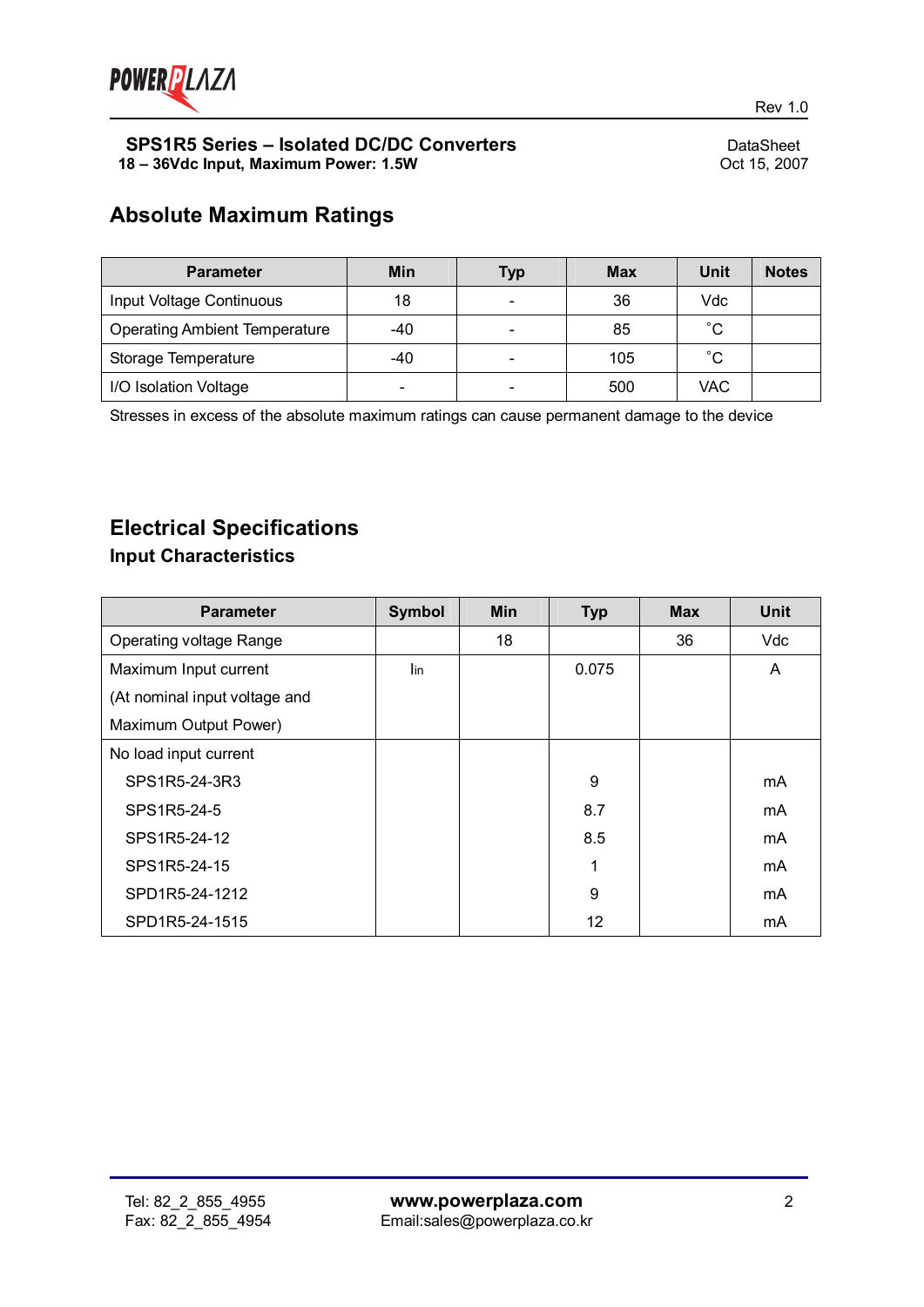

### **Output Characteristics**

T<sub>A</sub> =  $+25^{\circ}$ C, Vin = 18  $\sim$  36V unless otherwise specified

| <b>Parameter</b>                                            | <b>Symbol</b> | Min  | <b>Typ</b> | <b>Max</b> | Unit |
|-------------------------------------------------------------|---------------|------|------------|------------|------|
| Output Voltage tolerance                                    | Vo            |      |            | ±2         | $\%$ |
| <b>Output Current</b>                                       | lo            |      |            |            |      |
| SPS1R5-24-3R3                                               |               |      |            | 0.4        | A    |
| SPS1R5-24-5                                                 |               |      |            | 0.3        | A    |
| SPS1R5-24-12                                                |               |      |            | 0.13       | A    |
| SPS1R5-24-15                                                |               |      |            | 0.1        | A    |
| SPD1R5-24-1212                                              |               |      |            | 65         | mA   |
| SPD1R5-24-1515                                              |               |      |            | 50         | mA   |
| Output Regulation;                                          |               |      |            |            |      |
| - Line Regulation                                           |               |      |            | ±0.5       | $\%$ |
| (From minimum input voltage to                              |               |      |            |            |      |
| maximum input voltage, constant                             |               |      |            |            |      |
| load)                                                       |               |      |            |            |      |
| - Load Regulation                                           |               |      |            | ±1         | $\%$ |
| (From no load to maximum load)                              |               |      |            |            |      |
| <b>Output Current Limit</b>                                 |               | >105 |            |            | $\%$ |
| (Automatic recovery)                                        |               |      |            |            |      |
| Output Ripple and noise                                     | mVp-p         |      |            | 1% of      | mV   |
| (Vin = 24V, and Io = Max output current                     |               |      |            | Output     |      |
| Bandwidth 20MHz, 1uF Ceramic cap)                           |               |      |            | Voltage    |      |
| Efficiency                                                  |               |      |            |            |      |
| SPS1R5-24-3R3                                               |               |      | 73         |            | $\%$ |
| SPS1R5-24-5                                                 |               |      | 78         |            | $\%$ |
| SPS1R5-24-12                                                |               |      | 81         |            | $\%$ |
| SPS1R5-24-15                                                |               |      | 81         |            | $\%$ |
| SPD1R5-24-1212                                              |               |      | 80         |            | $\%$ |
| SPD1R5-24-1515                                              |               |      | 80         |            | $\%$ |
| $(100\% \text{ of max } I_0, \text{ V}_{in} = 24 \text{V})$ |               |      |            |            |      |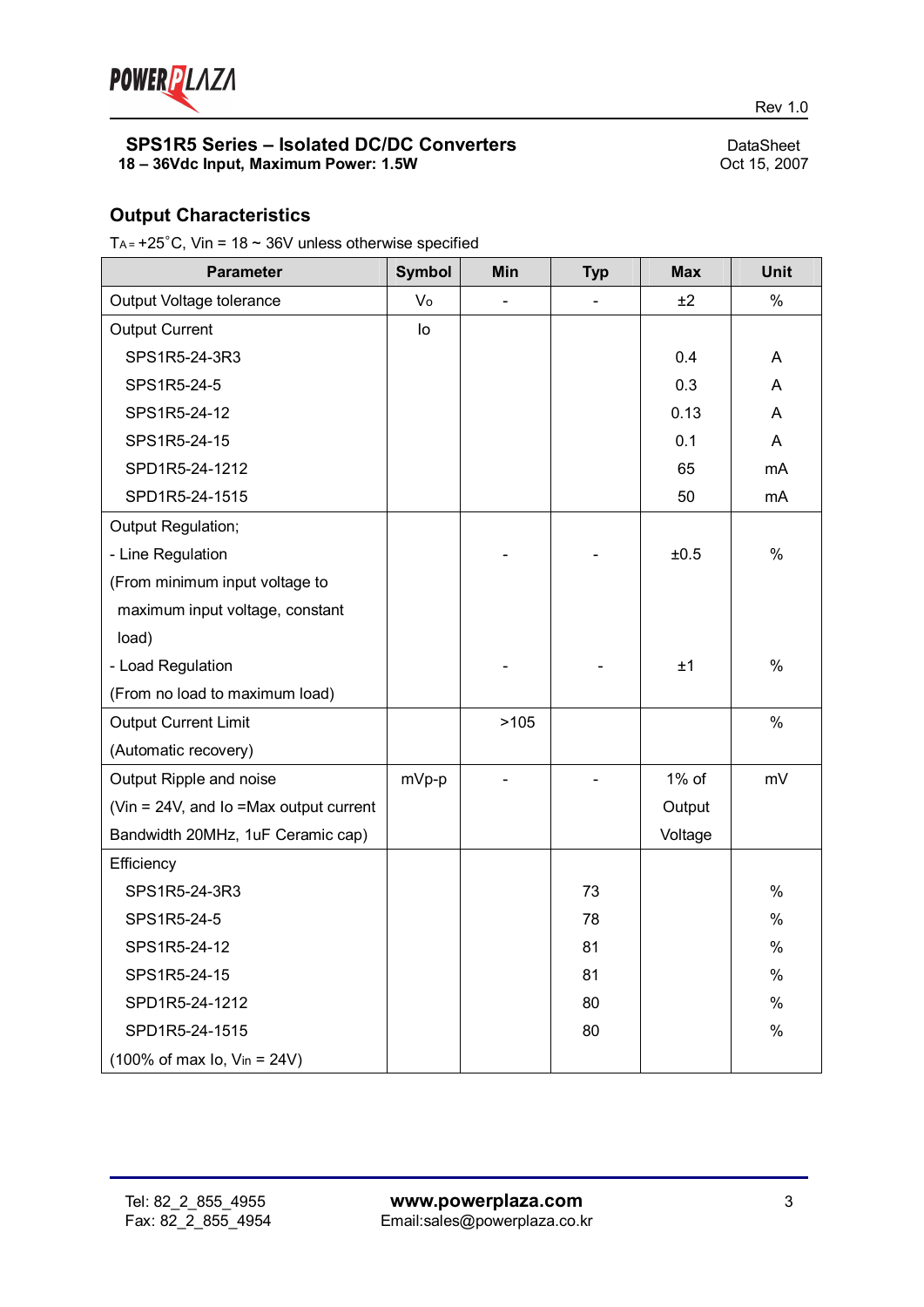

| <b>Dynamic Load Response</b> |  | $±3\%$ of | mV   |
|------------------------------|--|-----------|------|
| (1uF Ceramic                 |  | Output    |      |
| 50% to 100 %, 100% to 50%,   |  | Voltage   |      |
| $Tr = 100uS$                 |  |           |      |
| Start - Up Time              |  | 10        | ms   |
| Turn – on overshoot          |  | 5         | $\%$ |
| Maximum output capacitance   |  |           | μF   |

# **Isolation Specifications**

| <b>Parameter</b>             | <b>Symbol</b>           | <b>Min</b> | <b>Typ</b> | <b>Max</b> | <b>Unit</b> |
|------------------------------|-------------------------|------------|------------|------------|-------------|
| I/O Isolation Voltage        |                         |            |            |            |             |
| (AC500V, 1 Min)              |                         |            |            |            |             |
| - Input-Output:              |                         |            |            | 500        | <b>VAC</b>  |
| - Input-Case:                |                         |            |            | 500        | <b>VAC</b>  |
| - Output-case:               |                         |            |            | 500        | <b>VAC</b>  |
| <b>Isolation Resistance</b>  | <b>R</b> <sub>iso</sub> |            |            |            |             |
| - Output-Case                |                         | >100       |            |            | MΩ          |
| (at DC500V at 25°C           |                         |            |            |            |             |
| And 70%RH for 1 min)         |                         |            |            |            |             |
| <b>Isolation Capacitance</b> | Ciso                    |            |            |            | pF          |

# **General Specifications**

| <b>Parameter</b>           | Symbol | Min | <b>Typ</b>               | <b>Max</b> | <b>Unit</b> |
|----------------------------|--------|-----|--------------------------|------------|-------------|
| <b>Switching Frequency</b> |        |     | $\overline{\phantom{a}}$ |            | <b>KHz</b>  |
| Remote ON/OFF control      |        |     |                          |            |             |
| - Positive Logic           |        |     |                          |            |             |
| On = short to - $V$ in     |        |     |                          |            |             |
| $Off = open$               |        |     |                          |            | Vdc         |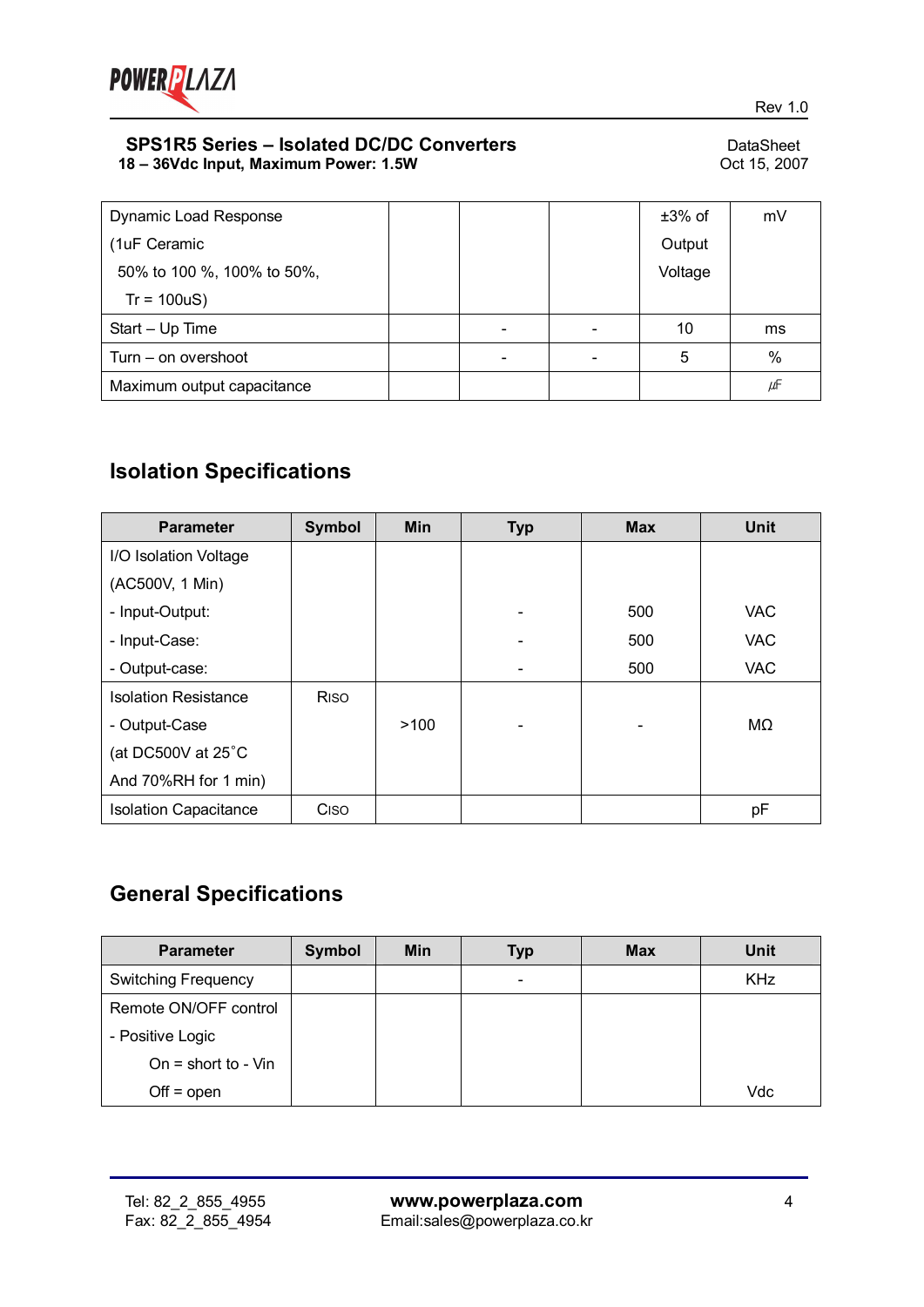

| Output voltage trim |                          | ±10 |  | $\%$  |
|---------------------|--------------------------|-----|--|-------|
| range               |                          |     |  |       |
| <b>MTBF</b>         | $9x10^5$                 |     |  | hrs   |
| <b>Dimensions</b>   | 18.50 x8.50 x 16.0       |     |  | mm    |
| (W.H.L)             |                          |     |  |       |
| Weight              | $\overline{\phantom{a}}$ | 3.3 |  | Grams |

# **Environmental**

| <b>Parameter</b>             | <b>Symbol</b> | Min   | Typ | <b>Max</b> | Unit         |
|------------------------------|---------------|-------|-----|------------|--------------|
| <b>Operating Temperature</b> |               | $-40$ |     | 85         | $^{\circ}$ C |
| <b>Operating Humidity</b>    |               | 5     |     | 95         | %            |
| (RH non-condensing)          |               |       |     |            |              |
| Storage Temperature          |               | $-40$ |     | 105        | $^{\circ}$ C |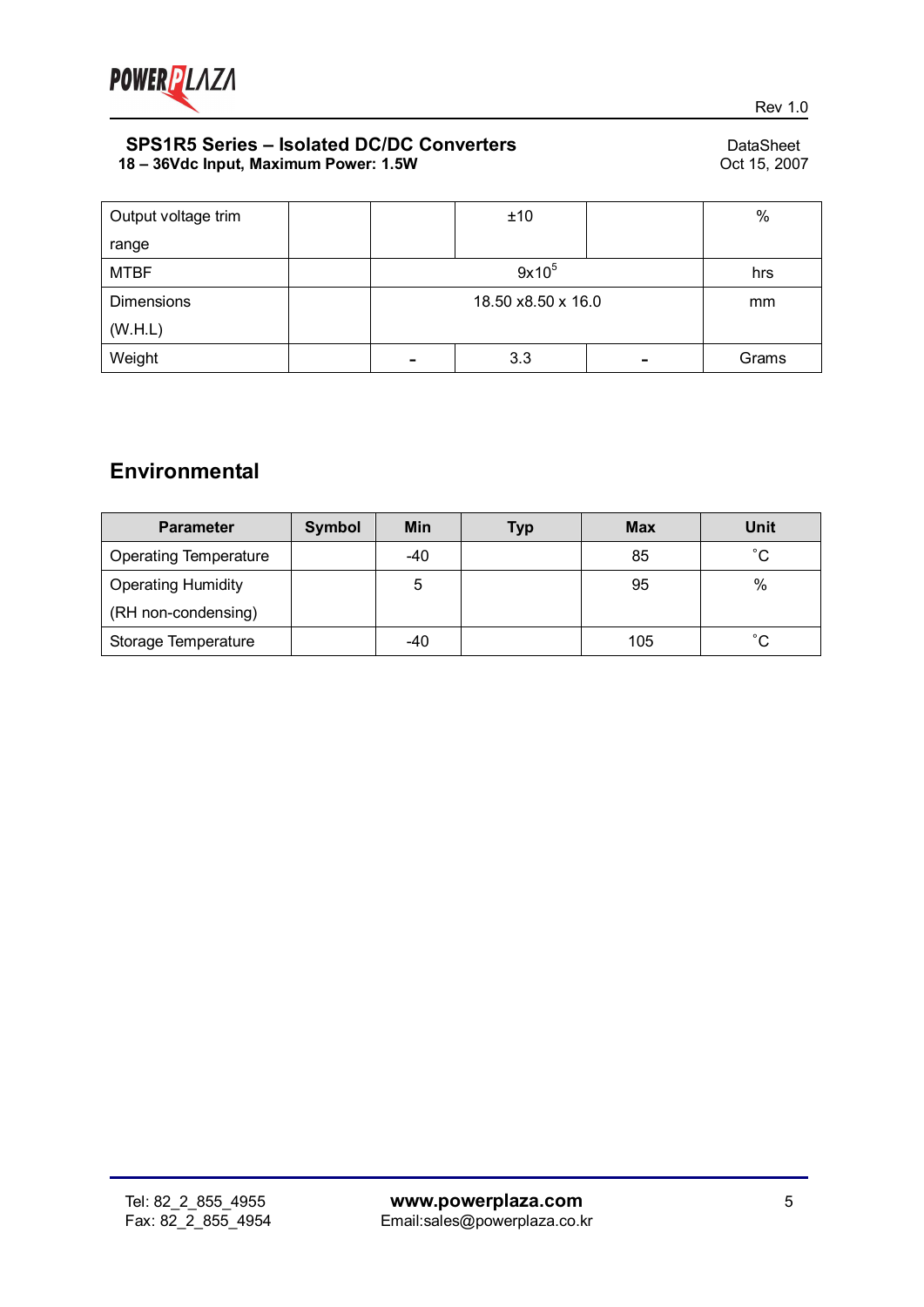

Rev 1.0

### **Characteristic Curves Efficiency Curves**

### **- SPS1R5-24-5 -**



Vin=24V, Vo=5V@0.3A , At 25°C

**- SPD1R5-24-1212 -**



Vin=24V, Vo=+12V,-12V@0.065A , At 25°C

Vin=24V, Vo=+15V,-15V@0.050A , At 25°C

### **- SPS1R5-24-12-**



Vin=24V, Vo=12V@0.13A , At 25°C

**- SPD1R5-24-1515 -**

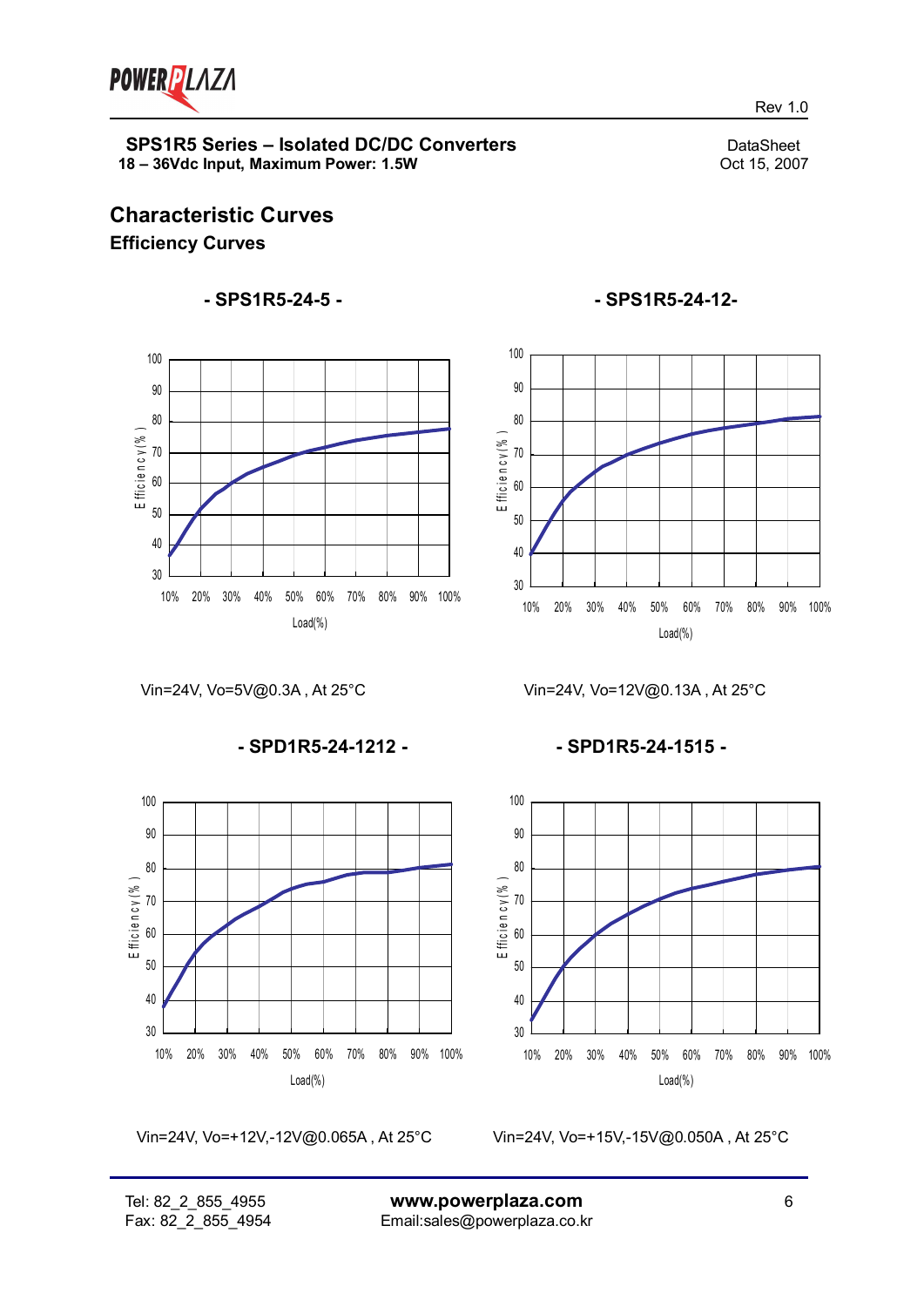

Rev 1.0

### **Input Voltage vs Input Current**

#### **- SPS1R5-24-5 -**



**- SPS1R5-24-12 -**



Vin=24V, Vo=5V@0.3A, At 25°C

**- SPD1R5-24-1212 -**



Vin=24V, Vo=+12V,-12V@0.065A , At 25°C

Vin=24V, Vo=12V@0.13A , At 25°C

**- SPD1R5-24-1515 -**



Vin=24V, Vo=+15V,-15V@0.050A , At 25°C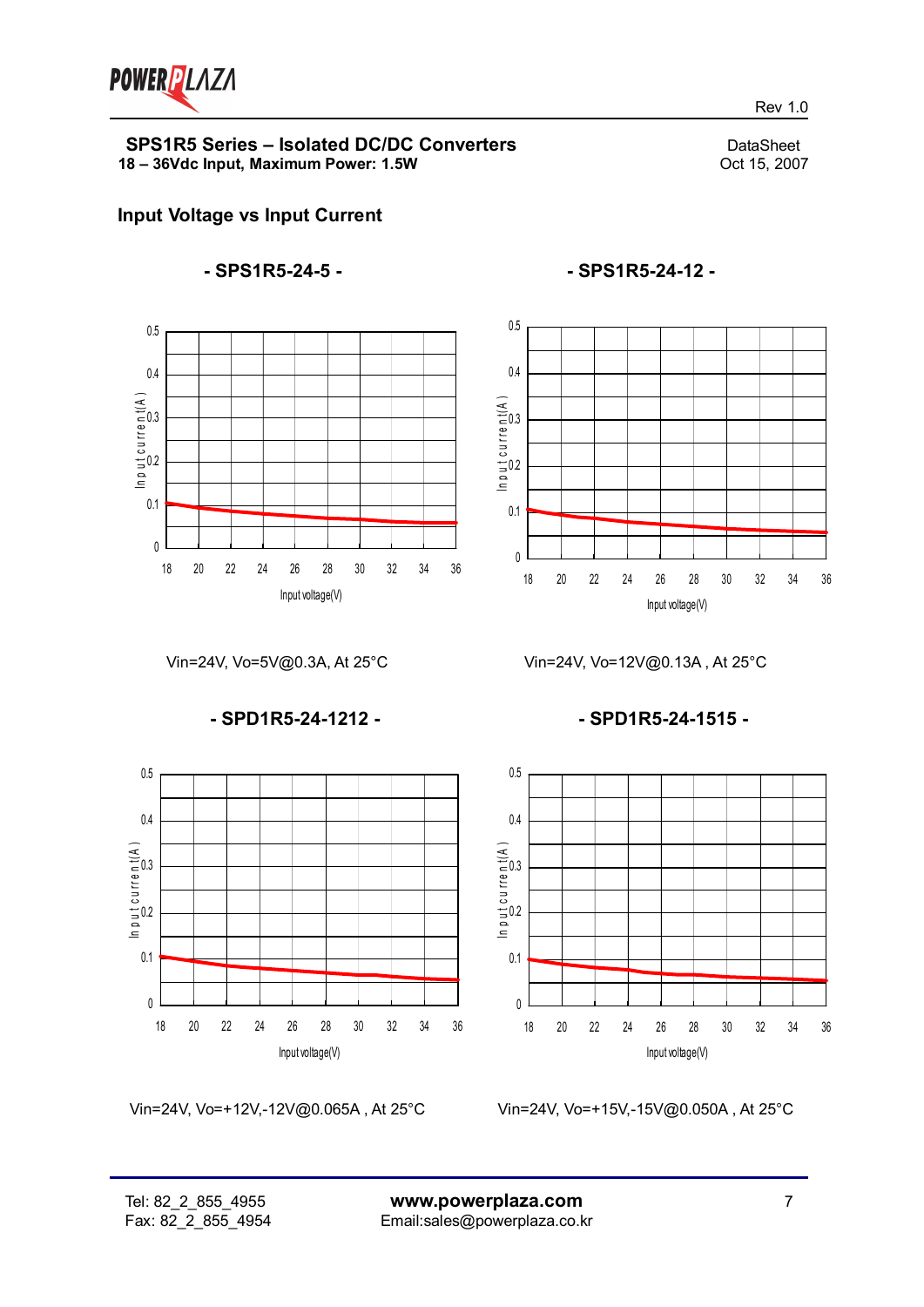

Rev 1.0

# **Start-up from Vin**





#### Vin=24V, Vo=5V@0.3A , At 25°C





Vin = 24V, Vo=+12V,-12V@0.065A, At 25°C

Vin = 24V, Vo=+15V,-15V@0.050A, At 25°C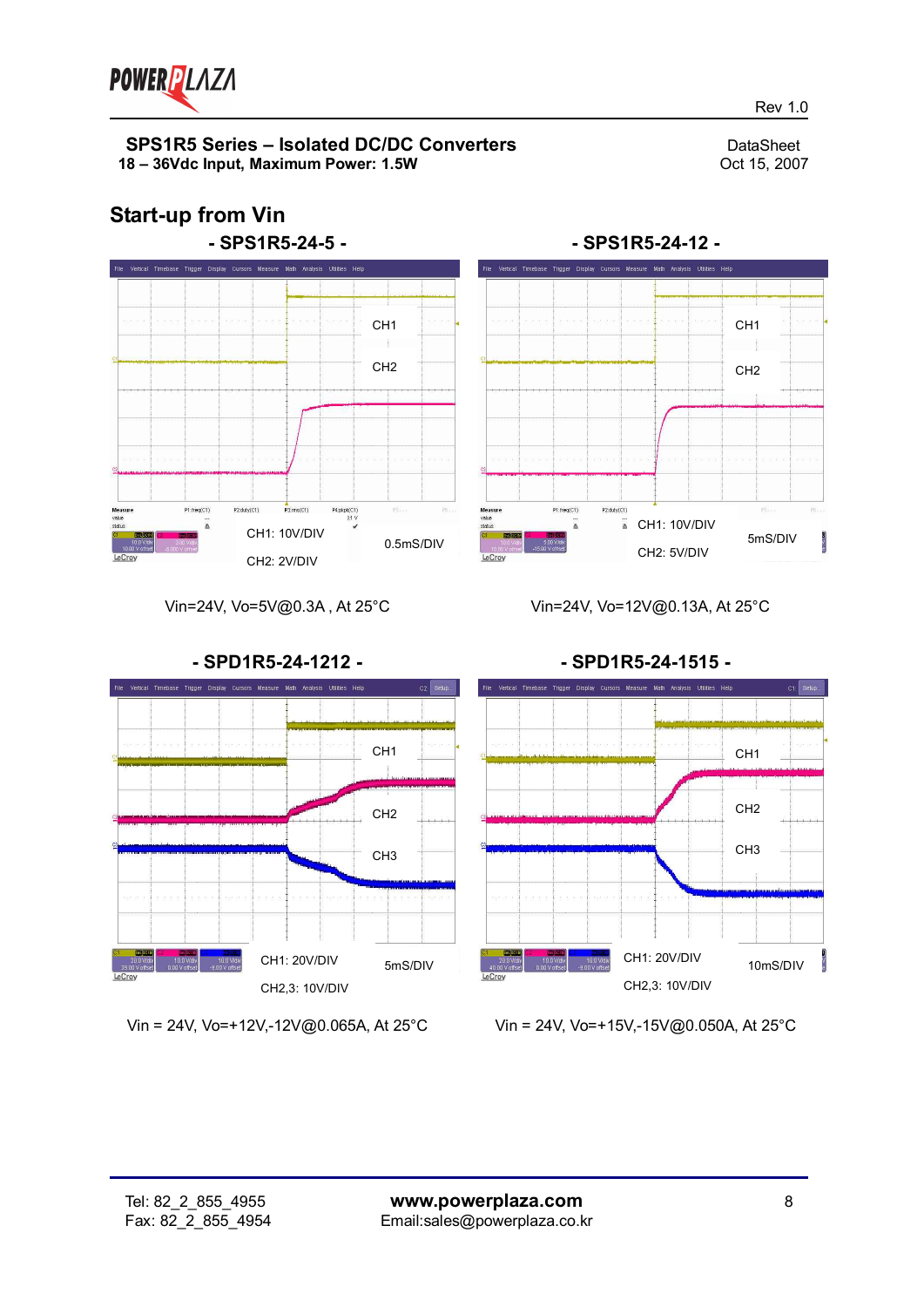

Rev 1.0

## **Output Ripple/Noise**



CH1 <del>| | | | | | | | | | |</del> CH1 P1:freq(C1)<br>12.626171 MHz P2 duty(C1)<br>55.92 %  $rms(C1)$ <br>6.3 mV P4:pkpk(C1)<br>73 mV 10uS/DIV CH1: 50mV/DIV  $2006-10-27 \n\mathrel{\mathop =}\nolimits 1.48.47$ LeCroy

**- SPS1R5-24-12 -**

Cursors Measure Math Analysis Utilities

Vin=24V, Vo=5V@0.3A ,At 25°C

Vin=24V, Vo=12V@0.13A, At 25°C



Vin = 24V, Vo=+12V,-12V@0.065A,At 25°C

Vin = 24V, Vo=+15V,-15V@0.050A,At 25°C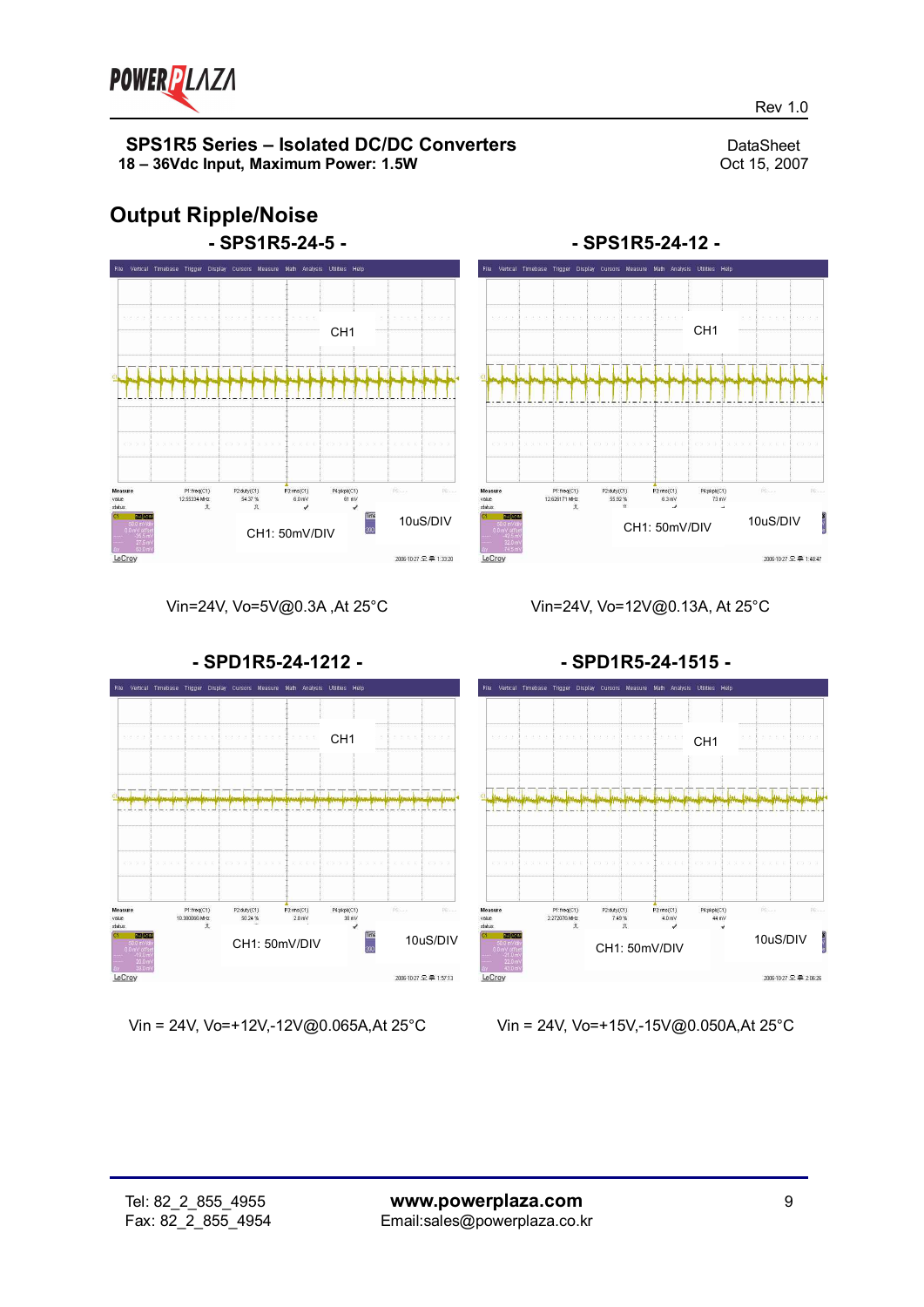

Rev 1.0



**Output Load Transient Response**



**- SPS1R5-24-12 -**

Vin=24V, Vo=5V@0.3A ,At 25°C

Vin=24V, Vo=12V@0.13A,At 25°C



Vin = 24V, Vo=+12V,-12V@0.065A,At 25°C

**- SPD1R5-24-1515 -**



Vin=24V, Vo=+15V,-15V@0.050A,At 25°C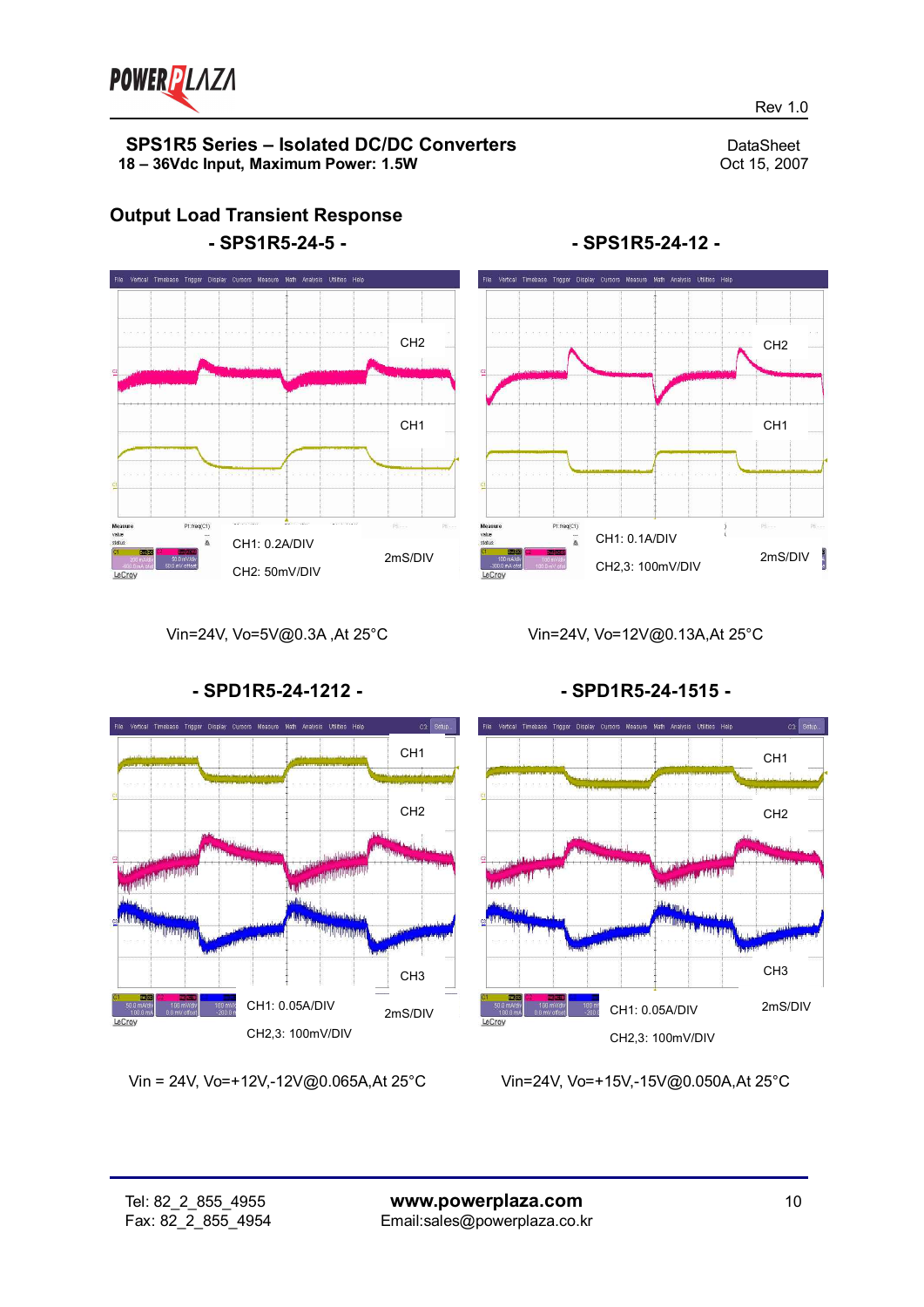

### **TEST Configurations**

#### **Output ripple and noise Test**



\* Conductor from Vout-pins to capacitors = 50mm (1.97in)

### **Output Voltage and Efficiency Test**



\*All measurements are taken at the module terminals when Socketing, place Kelvin connections at module terminals to Avoid measurement errors due to socket contact resistance **Efficiency** 

$$
\eta = \left(\frac{[V_{o}(+)-V_{o}(-)] \times I_{o}}{[V_{in}(+)-V_{in}(-)] \times I_{in}}\right) \times 100\%
$$

**Thermal Considerations**

SPS series has wide operating temperature range from -40°C to +85°C.

However, it should be required a enough air flow for more reliable operation. Output derating curve provide designers with a quantity of a current under the desired ambient temperature and velocity of a airflow



If the device is installed in a system, the device's temperature of point A should be checked if does not exceed specified temperature as below. Please make sure that the ambient temperature does not exceed 85°C.



| Output | 1.5W           | 3W             | 6W             | 10W             |
|--------|----------------|----------------|----------------|-----------------|
| Temp   | $90^{\circ}$ C | $90^{\circ}$ C | $95^{\circ}$ C | $100^{\circ}$ C |

Rev 1.0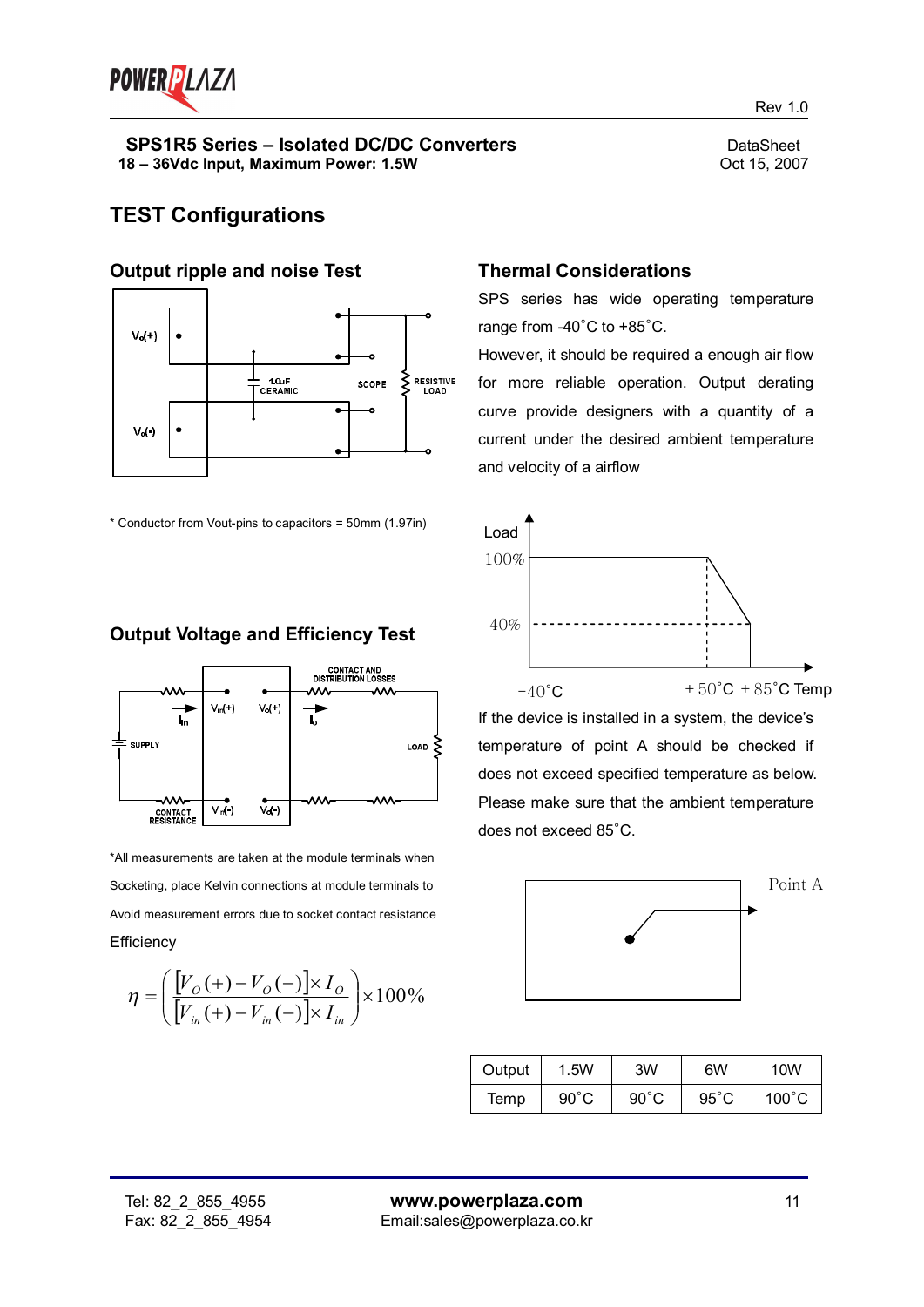

Rev 1.0

### **Feature Description**

#### **Input Fuse**

In order to comply with safety requirements, SPS series has a fuse built in.

|                    | 5V | 12V  | 24V   | 48V   |
|--------------------|----|------|-------|-------|
| SPS <sub>1R5</sub> | 2A | 1A   | 0.75A | 0.75A |
| SPS3               | 3A | 2.5A | 1А    | 1Α    |
| SPS <sub>6</sub>   | 5A | 2.5A | 2A    | 1.5A  |
| SPS <sub>10</sub>  | 6A | 4A   | 2.5A  | 2A    |

### **Remote ON/OFF Control (CNT)**

By using CNT pin you can control the output without turning the input power on or off. If you need not this function short CNT Pin to –Vin (Except 1.5W)

| CNT Level for -Vin | <b>OUTPUT</b> |
|--------------------|---------------|
| Open               | OFF           |
| Short              | ΩN            |

### **Input Reverse-polarity voltage protection**

Input reverse voltage protection has not built in this product.

So, you can set up a circuit externally as described below if necessary



### **Input Output Filter**

SPS series have an internal input filter. To minimize the ripple and noise of the input voltage, additional external capacitor is required  $(10uF - 680uF)$ 

To reduce a output ripple and noise, external capacitor is required at the output of the device

### **Output voltage variation (Trim)**

Output Voltage adjusted by using trim pin within ±10% of output voltage.

Use of trim function can cause the output power to increase, so you should not use beyond the SPS's specified output power rating



| Output voltage | VR          | R1           | R2          |
|----------------|-------------|--------------|-------------|
| 3.3V           | $500\Omega$ | 1k $\Omega$  | $560\Omega$ |
| 5V             | 1k $\Omega$ | 1kO          | $680\Omega$ |
| 12V            | 1k $\Omega$ | $3.9k\Omega$ | $680\Omega$ |
| 15V            | 1k $\Omega$ | 5.6k         | $750\Omega$ |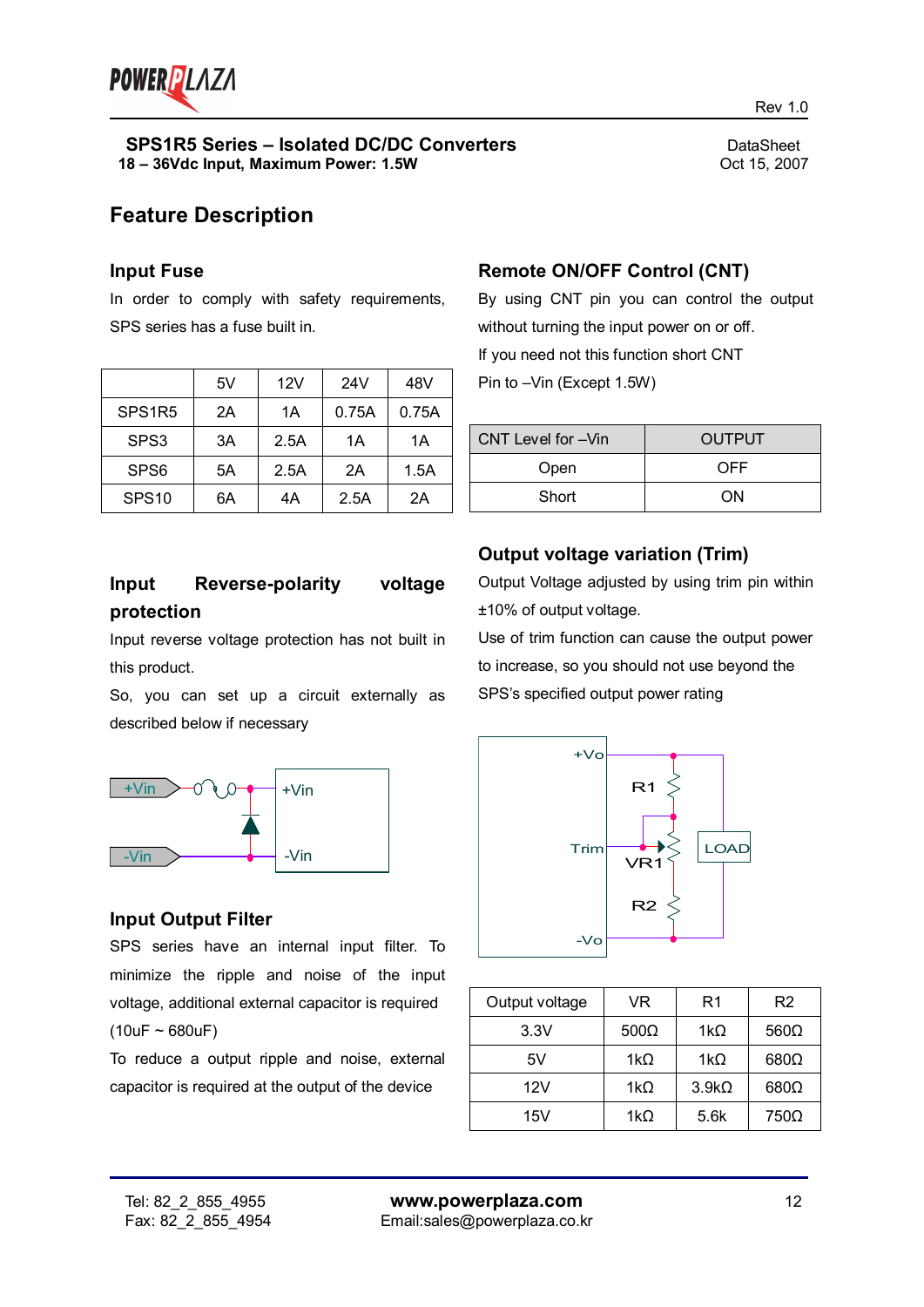

### **Over current Protection(OCP)**

SPS series built in over current protection circuit Which operates when the output current is over 105% of rating and automatically recovers when over current condition is removed

If load is connected to a inductive or constant current load such as lamp of motor, output may not start up.

### **Over Voltage Protection(OVP)**

SPS series has not built in overvoltage protection circuit. So, you need to set up a circuit externally which can protect the over voltage if necessary.

### **EMI Characteristic (conducted Emission)**

In order to reduce conducted noise install an external input filter as shown in below.



| Model       | $\overline{11}$ | C <sub>1</sub> | C <sub>2</sub> | C3, C4 |
|-------------|-----------------|----------------|----------------|--------|
| Number      |                 |                |                |        |
| SPS1R5-5-5  | 0.5mH           | 22uF           | 220uF          | 472    |
|             |                 | (MLCC)         |                |        |
| SPS1R5-12-5 | 0.5mH           | 100uF          | 220uF          | 472    |
|             |                 | (MLCC)         |                |        |
| SPS1R5-24-5 | 1mH             | $22$ uF        | $220$ uF       | 472    |
| SPS1R5-48-5 | 1mH             | 22uF           | 220uF          | 472    |

Complies with CISPR 22 CLASS B

### **Soldering Information**

The product is intended for through hole mounting in a PCB, When wave soldering is used, the temperature on the pins is specified to maximum 260°C for maximum 10 seconds when hand soldering, care should be taken to avoid direct contact between the hot soldering iron tip and the pins for more than a few seconds in order to prevent overheating.

Rev 1.0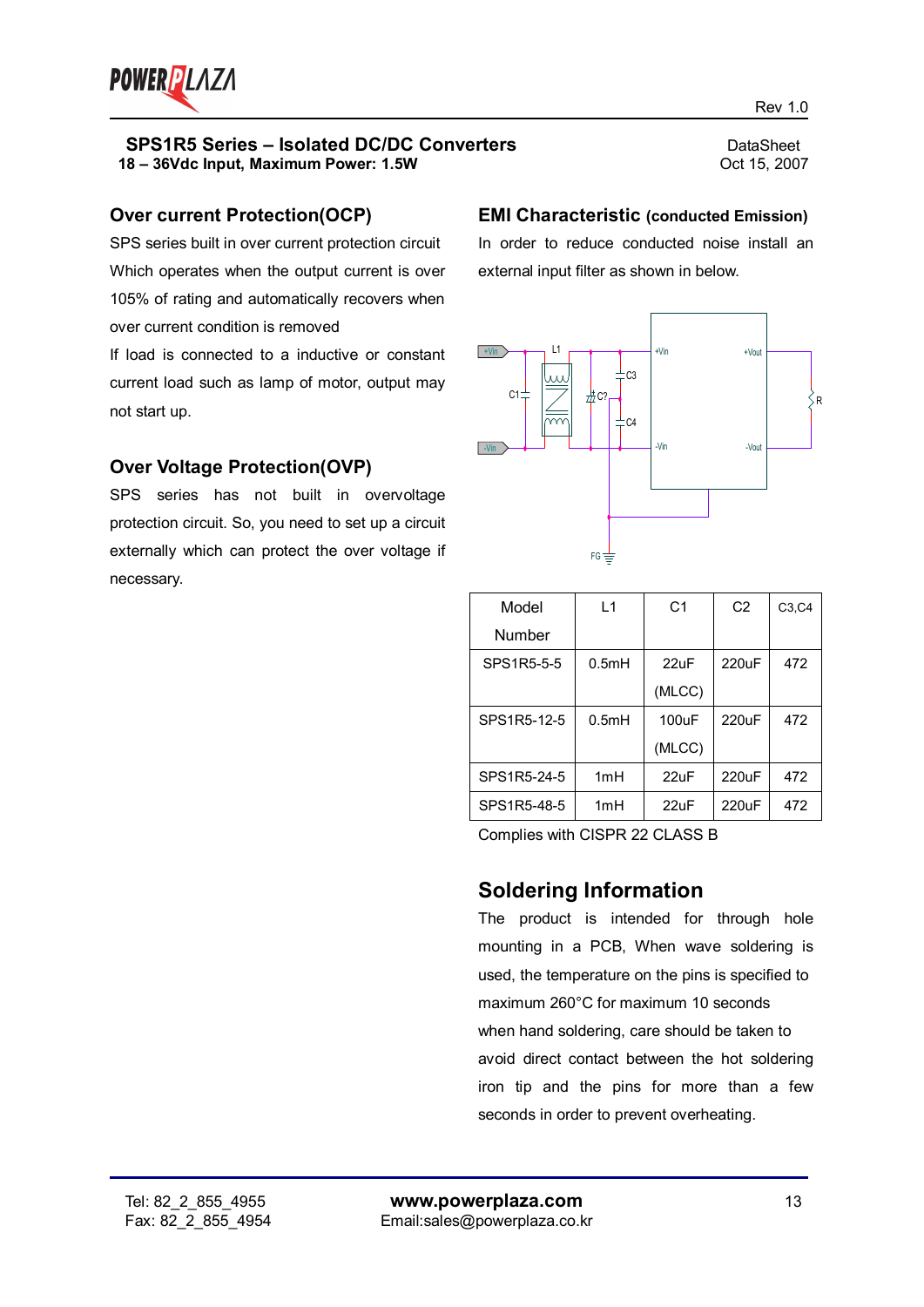

Rev 1.0

# **Pin assignments**



### **Single output**

| <b>PIN NO</b> | <b>NAME</b> | <b>FUNCTION</b>            |  |  |
|---------------|-------------|----------------------------|--|--|
|               | $+V$ in     | Positive terminal for 24V  |  |  |
| っ             | -Vin        | Negative terminal for 24V  |  |  |
| 3             | Trim        | Output voltage variation   |  |  |
| 4             | -Vout       | Negative terminal for Vout |  |  |
| 5             | +Vout       | Positive terminal for Vout |  |  |

### **Dual output**

| <b>PIN NO</b> | <b>NAME</b> | <b>FUNCTION</b>            |  |  |
|---------------|-------------|----------------------------|--|--|
|               | $+V$ in     | Positive terminal for 24V  |  |  |
|               | -Vin        | Negative terminal for 24V  |  |  |
| 3             | -Vout       | Negative terminal for Vout |  |  |
|               | Com         |                            |  |  |
| 5             | +Vout       | Positive terminal for Vout |  |  |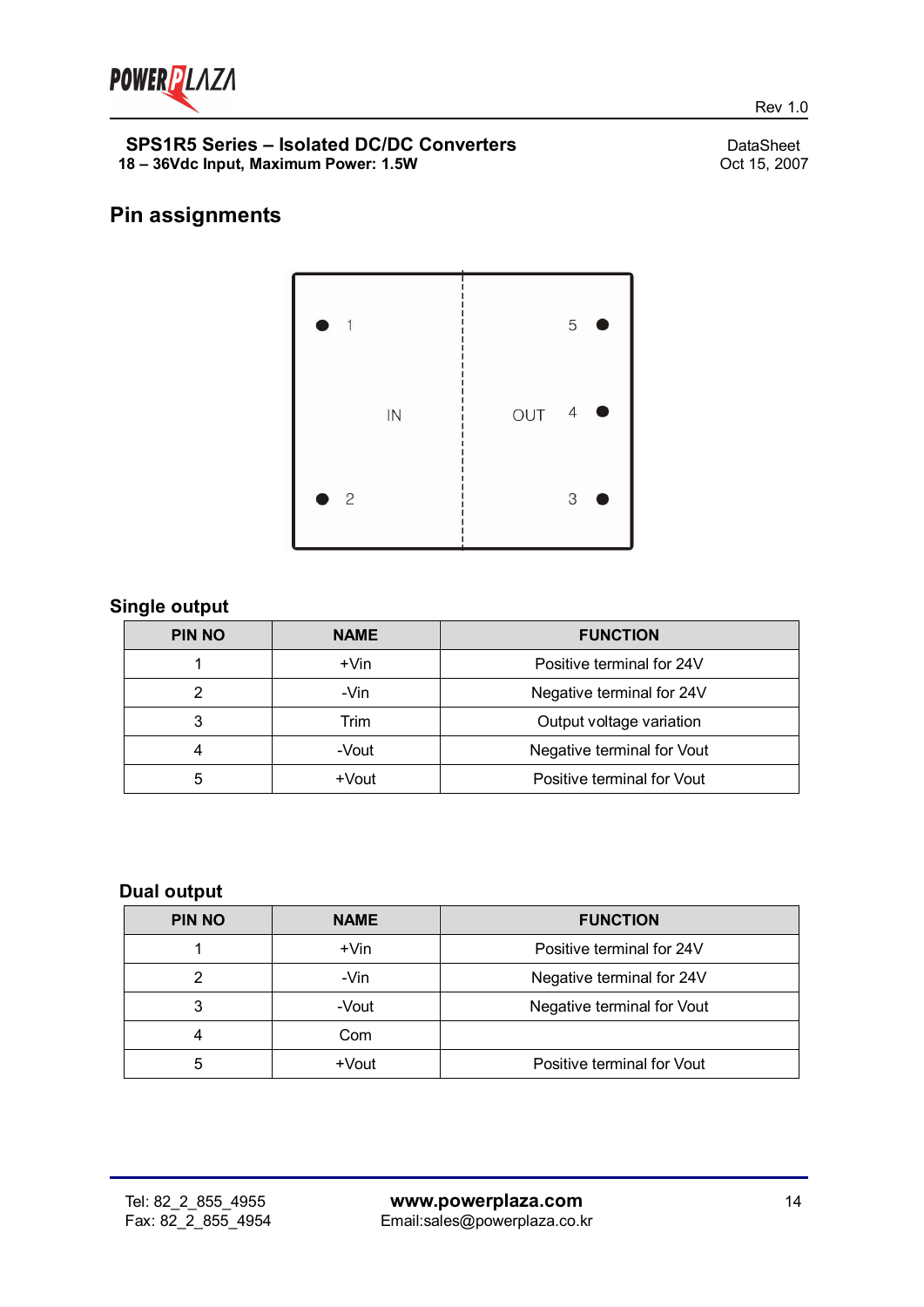

Rev 1.0

## **Mechanical Specification**

TOP VIEW



SIDE VIEW



OTHER VIEW



All dimensions are inches and (mm)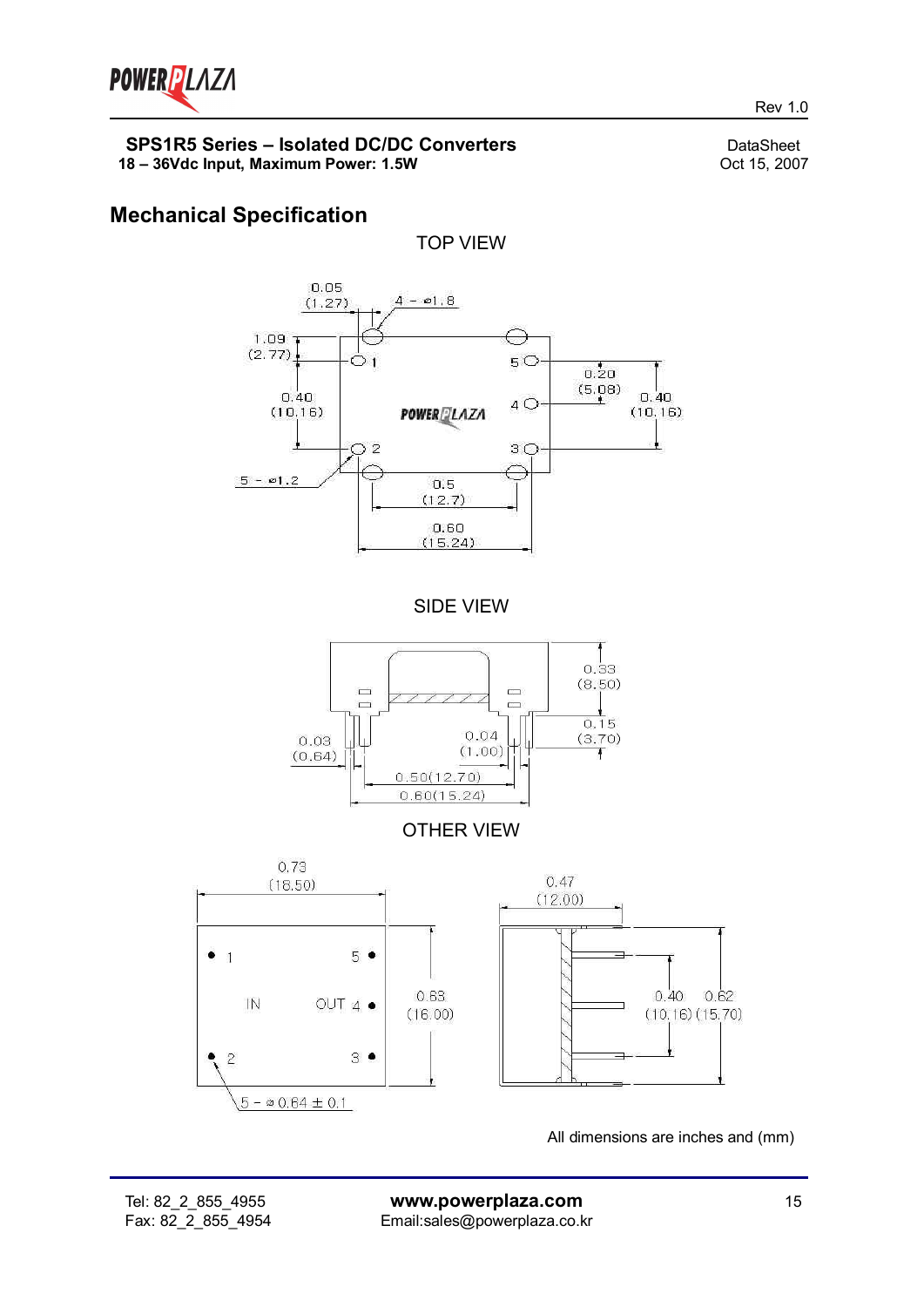

#### **Input Output1, Output2 Maximum Power Ripple & Noise Typ. Efficiency Typ. Model Number** 3.3V@0.4A | 1.32W | 50mVp-p | 73% | SPS1R5-5-3R3 5V@0.3A | 1.5W | 50mVp-p | 78% | SPS1R5-5-5 12V@0.13A | 1.56W | 120mVp-p | 81% | SPS1R5-5-12 15V@0.1A | 1.5W | 150mVp-p | 81% | SPS1R5-5-15 +12V@65mA, -12V@65mA 1.56W |  $120mVp-p$  | 80% SPD1R5-5-1212 4.5 - 9V +15V@50mA, -15V@50mA  $1.5W$  |  $150mVp-p$  |  $80\%$ SPD1R5-5-1515 3.3V@0.4A 1.32W 50mVp-p 73% SPS1R5-12-3R3 5V@0.3A 1.5W 50mVp-p 78% SPS1R5-12-5 12V@0.13A | 1.56W | 120mVp-p | 81% | SPS1R5-12-12 15V@0.1A | 1.5W | 150mVp-p | 81% | SPS1R5-12-15 +12V@65mA, -12V@65mA 1.56W | 120mVp-p | 80% | SPD1R5-12-1212  $9 - 18V$ +15V@50mA, -15V@50mA 1.5W | 150mVp-p | 80% | SPD1R5-12-1515 3.3V@0.4A 1.32W 50mVp-p 73% SPS1R5-24-3R3 5V@0.3A | 1.5W | 50mVp-p | 78% | SPS1R5-24-5 12V@0.13A | 1.56W | 120mVp-p | 81% | SPS1R5-24-12 15V@0.1A | 1.5W | 150mVp-p | 81% | SPS1R5-24-15 +12V@65mA, -12V@65mA 1.56W | 120mVp-p | 80% | SPD1R5-24-1212  $18 - 36V$ +15V@50mA, -15V@50mA 1.5W | 150mVp-p | 80% | SPD1R5-24-1515 3.3V@0.4A 1.32W 70mVp-p 73% SPS1R5-48-3R3 5V@0.3A 1.5W 70mVp-p 78% SPS1R5-48-5 12V@0.13A 1.56W 120mVp-p 80% SPS1R5-48-12 15V@0.1A | 1.5W | 150mVp-p | 80% | SPS1R5-48-15  $36 - 76V$ +12V@65mA, 1.56W | 120mVp-p | 80% | SPD1R5-48-1212

-12V@65mA